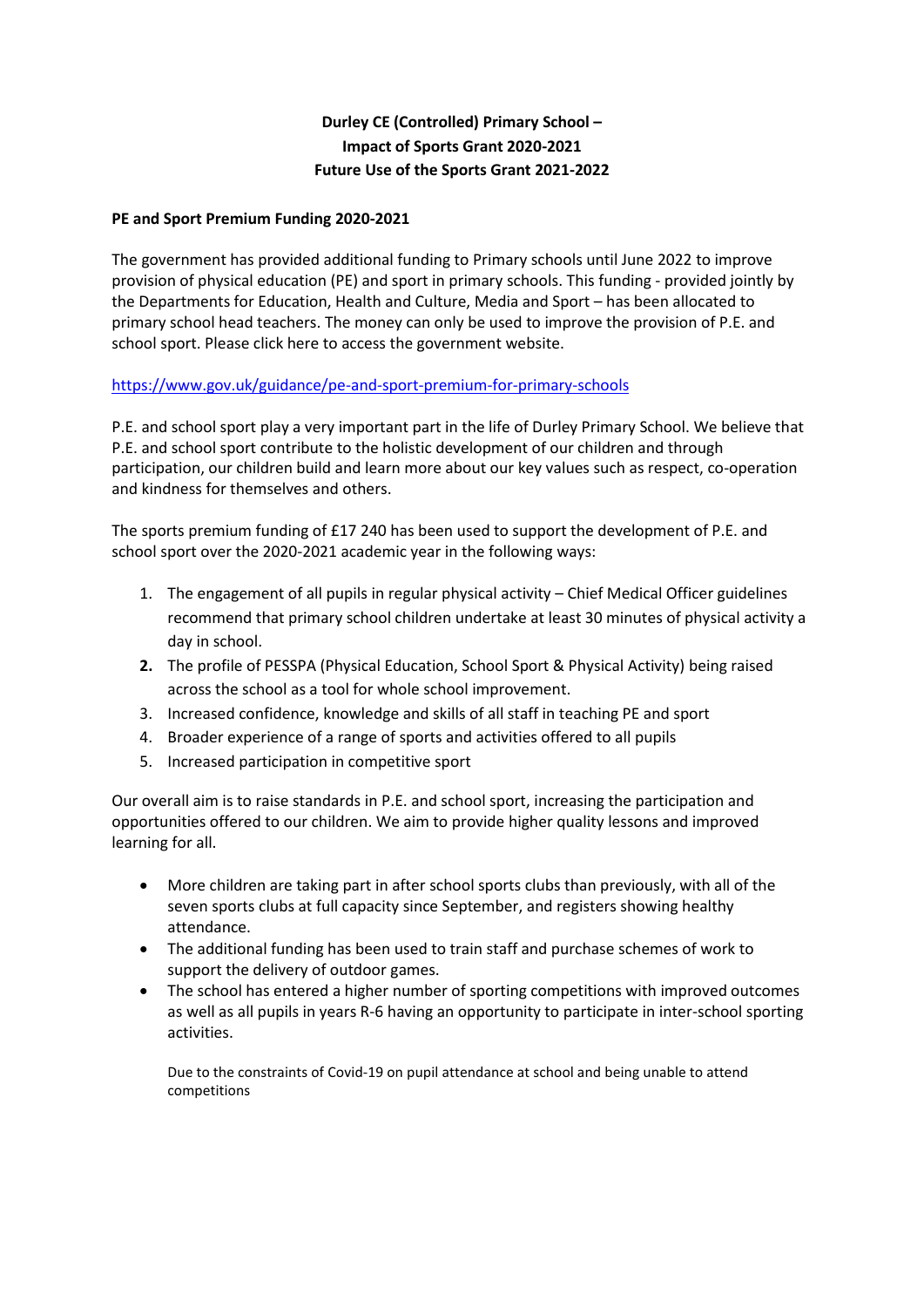# **Sports Grant Summary of Expenditure and Impact 2020-2021**

| 124     |
|---------|
| £17 240 |
|         |
|         |

Key Indicators of spending:

- 1. Encourage more pupils to be regularly active in their daily, outdoor playtimes and walking to and from school.
- 2. Achieve the Gold Standard Active Mark for PE
- 3. Provide quality assured professional development opportunities for teachers, enabling quality teaching and learning for all children
- 4. Further resource sport at Key Stage 1 and 2. Provide a broader range of after school sporting activities.
- 5. Enable more pupils in all age groups to take part in competitive sport either inter-school or intra-school competitions through subsidised, half termly key stage competitions and competitions across the cluster of schools.

| Item/Project                                                                                                                                                                                                                                                                                                                                                                                         | Cost                                                                                                                                                                                  | Initiative                                                                                                                                                                                                                                                                                                                                                                                                                                                                                                                                                                                          | Impact                                                                                                                                                                                                                                                                |  |  |  |  |
|------------------------------------------------------------------------------------------------------------------------------------------------------------------------------------------------------------------------------------------------------------------------------------------------------------------------------------------------------------------------------------------------------|---------------------------------------------------------------------------------------------------------------------------------------------------------------------------------------|-----------------------------------------------------------------------------------------------------------------------------------------------------------------------------------------------------------------------------------------------------------------------------------------------------------------------------------------------------------------------------------------------------------------------------------------------------------------------------------------------------------------------------------------------------------------------------------------------------|-----------------------------------------------------------------------------------------------------------------------------------------------------------------------------------------------------------------------------------------------------------------------|--|--|--|--|
| 1. The engagement of all<br>pupils in regular physical<br>activity - Chief Medical<br>Officer guidelines recommend<br>that primary school children<br>undertake at least 30 minutes<br>of physical activity a day in<br>school (and 30 minutes<br>beyond the school day).<br>Encourage more pupils to be<br>regularly active in their daily,<br>outdoor playtimes and walking<br>to and from school. | 30 hours of PE<br>specialist time<br>Lunchtime sports<br>coaches to support<br>more physically<br>active play on the<br>school field and<br>team games three<br>times a week<br>£3500 | Increased outdoor play and two<br>outdoor PE sessions each week<br>as hall out of use for indoor PE<br>due to Covid.<br>In support of the school travel<br>plan and healthy living encourage<br>more pupils to walk to school by<br>dropping off at Memorial hall or<br>Quob then walking the final<br>section of the route to school.<br>Whole school sponsored sport<br>R and R support lunchtime<br>sporting activities introducing<br>new sports for all pupils. 3 times<br>a week in addition to 2xPE<br>lessons each week ensuring all<br>children have at least 30 minutes<br>daily activity | Increased support in pupils<br>walking to school all or part of<br>the way. An increase from the<br>present 18 cars parked at Quob<br>most days and 5 at Memorial<br>Hall.<br>Increased pupil (and parent)<br>participation in weekly sports<br>clubs outside school. |  |  |  |  |
| 2: The profile of PESSPA being<br>raised across the school as a<br>tool for whole school<br>improvement.<br>Continue to Achieve the Gold<br><b>Standard Active Mark for PE</b>                                                                                                                                                                                                                       |                                                                                                                                                                                       | Lunchtime sports clubs to<br>prepare pupils for competitive<br>matches in a wide range of sports<br>and encourage more children to<br>take part in competitive sport.<br>All KS2 pupils having the<br>opportunity to take part in<br>competitive inter school sport.                                                                                                                                                                                                                                                                                                                                | All areas of Active mark for sport<br>achieved at Gold Standard level.                                                                                                                                                                                                |  |  |  |  |
| 3: Increased confidence,<br>knowledge and skills of all<br>staff in teaching PE and sport<br>Provide quality assured<br>professional development<br>opportunities for teachers,<br>enabling quality teaching and<br>learning for all children                                                                                                                                                        | 20 hours of<br>specialist outdoor PE<br>coaching for all<br>pupils<br>£5910                                                                                                           | Professional sports coaches<br>teaching to all classes acting as<br>weekly staff training and support<br>to enhance skills.<br>R and R and MJ Sports coaches<br>develop staff skills for teaching<br>sport at KS1.<br>Children enjoying the sport given<br>a chance to compete against<br>other schools.                                                                                                                                                                                                                                                                                            | Increased number of pupils<br>participating in sport outside<br>school having been enthused by<br>higher quality sports tuition<br>within school.                                                                                                                     |  |  |  |  |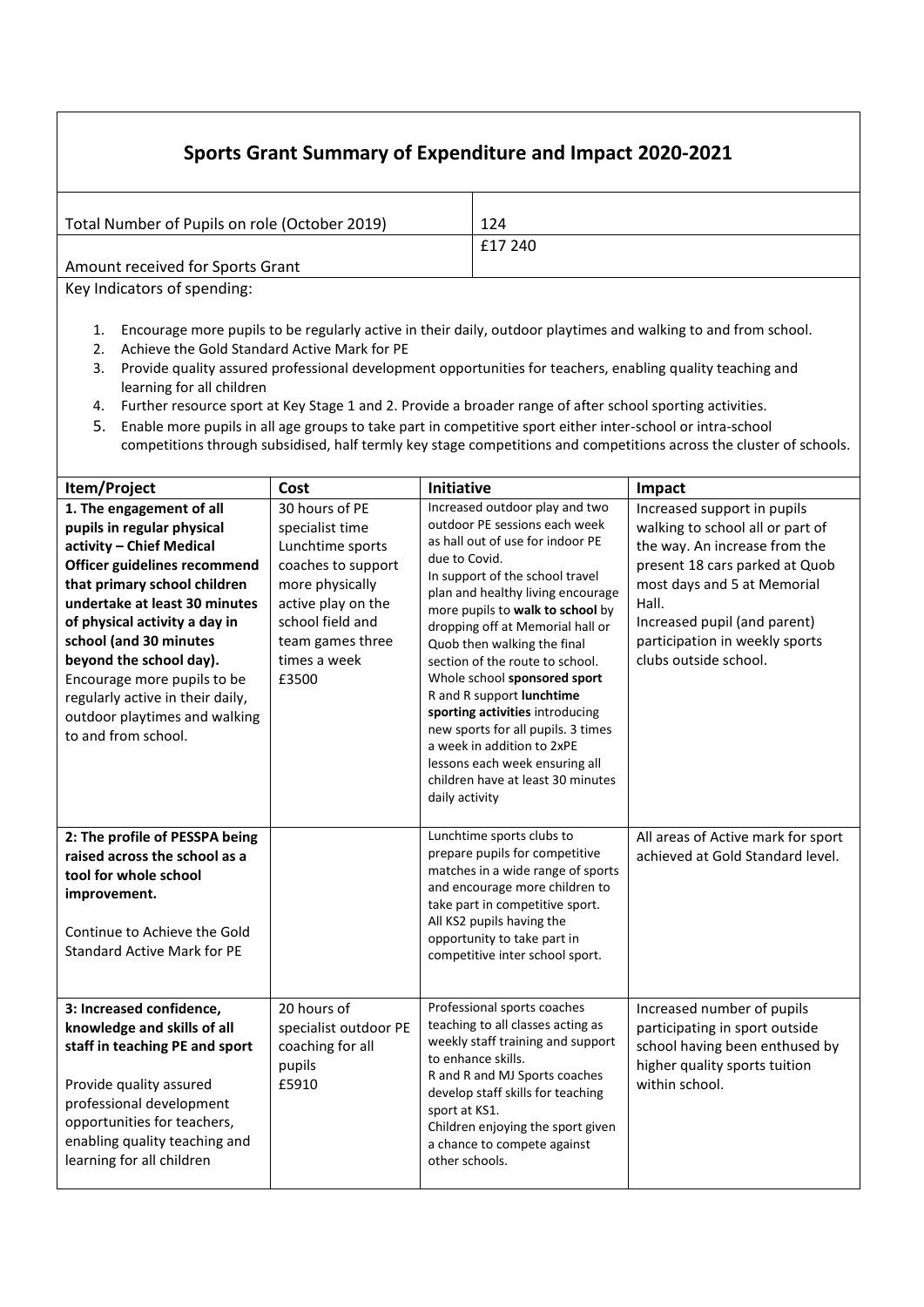| 4: Broader experience of a<br>range of sports and activities<br>offered to all pupils<br>Further resource sport at Key<br>Stage 1 and 2. Provide a<br>broader range of within and<br>after school sporting activities.                                                                                        | Team training from<br>specialist<br>introducing new<br>sports £ 2000<br>Resources<br>purchased<br>£2000                                                                                                                              | Subsidised sports clubs for pupils<br>to encourage wider participation.<br>Clubs:- Tag rugby, football,<br>gymnastics, netball, basketball,<br>cross country.<br>Purchase of balls, bibs, additional<br>storage, football posts, socks,<br>shorts. New kit for KS1. Netball<br>posts.<br>Camping on the school field for<br>Year 6.                                                                                                                                                                                                                       | Participation in competitive<br>sport. More pupils joining with A<br>and B team competitions after a<br>long period of reduction in<br>competitive sport.                                            |
|---------------------------------------------------------------------------------------------------------------------------------------------------------------------------------------------------------------------------------------------------------------------------------------------------------------|--------------------------------------------------------------------------------------------------------------------------------------------------------------------------------------------------------------------------------------|-----------------------------------------------------------------------------------------------------------------------------------------------------------------------------------------------------------------------------------------------------------------------------------------------------------------------------------------------------------------------------------------------------------------------------------------------------------------------------------------------------------------------------------------------------------|------------------------------------------------------------------------------------------------------------------------------------------------------------------------------------------------------|
| 5: Increased participation in<br>competitive sport<br>Enable more pupils in all age<br>groups to take part in<br>competitive sport either inter-<br>school or intra-school<br>competitions through<br>subsidised, half-termly key<br>stage competitions and<br>competitions across the<br>pyramid of schools. | Subsidies for before<br>and after school<br>activities<br>Due to loss of school<br>minibus, minibus<br>transport needed for<br>all matches (£80 per<br>match)<br>£1500 subsidy<br>(E480)<br>PE lead<br>organisational time<br>£3 000 | Weekly competitive fixtures for<br>pupils Y1-6 in range of sports.<br>Additional level 2 area sports<br>competitions in range of sports<br>e.g. basketball, hockey,<br>swimming, tag rugby, netball,<br>football (girls and boys), cross<br>country, gymnastics, cricket,<br>athletics, rounders.<br>Development of sports leaders in<br>Years 5 and 6 to set up KS1<br>competitions as the end of a<br>taught unit. (half termly) E.g.<br>football festival.<br>Time from office staff and PE lead<br>to organise competitions,<br>transport, policy etc | Increased success in competitive<br>sport and higher skill level.<br>Wider participation in<br>competitive sport with all pupils<br>at KS2 taking part in at least one<br>competition outside school |

### **How will the PE and Sport Premium Funding 2021-2022 be spent?**

In 2021-2022, the sports premium funding allocation to each Primary school with 6 or more eligible pupils received £16,000 and an additional payment of £10 per pupil totalling £17 600.

The funding will be used to continue to fund improvements to the provision of PE and sport for the benefit of all pupils at Durley Primary school, so that they develop healthy lifestyles. We work hard to achieve our sports and PE action plan to further develop PE provision across the school. Our statement covers the 5 key indicators of:

The engagement of all pupils in regular physical activity – Chief Medical Officer guidelines recommend that primary school children undertake at least 30 minutes of physical activity a day in school.

We will increase our sports coaching and after school sports clubs to involve more pupils

The profile of PESSPA being raised across the school as a tool for whole school improvement.

 We will take children to profwessional matches e.g. T-20 in cricket at Ageas Bowl, St Mary's Stadium for the England v Northern Ireland women's match in July 2022, Watch Kestral's play Basketball.

Increased confidence, knowledge and skills of all staff in teaching PE and sport

 Increased pupil coaching in lesson time for all classes to raise standard of teaching. Staff to be part of every lesson.

Broader experience of a range of sports and activities offered to all pupils